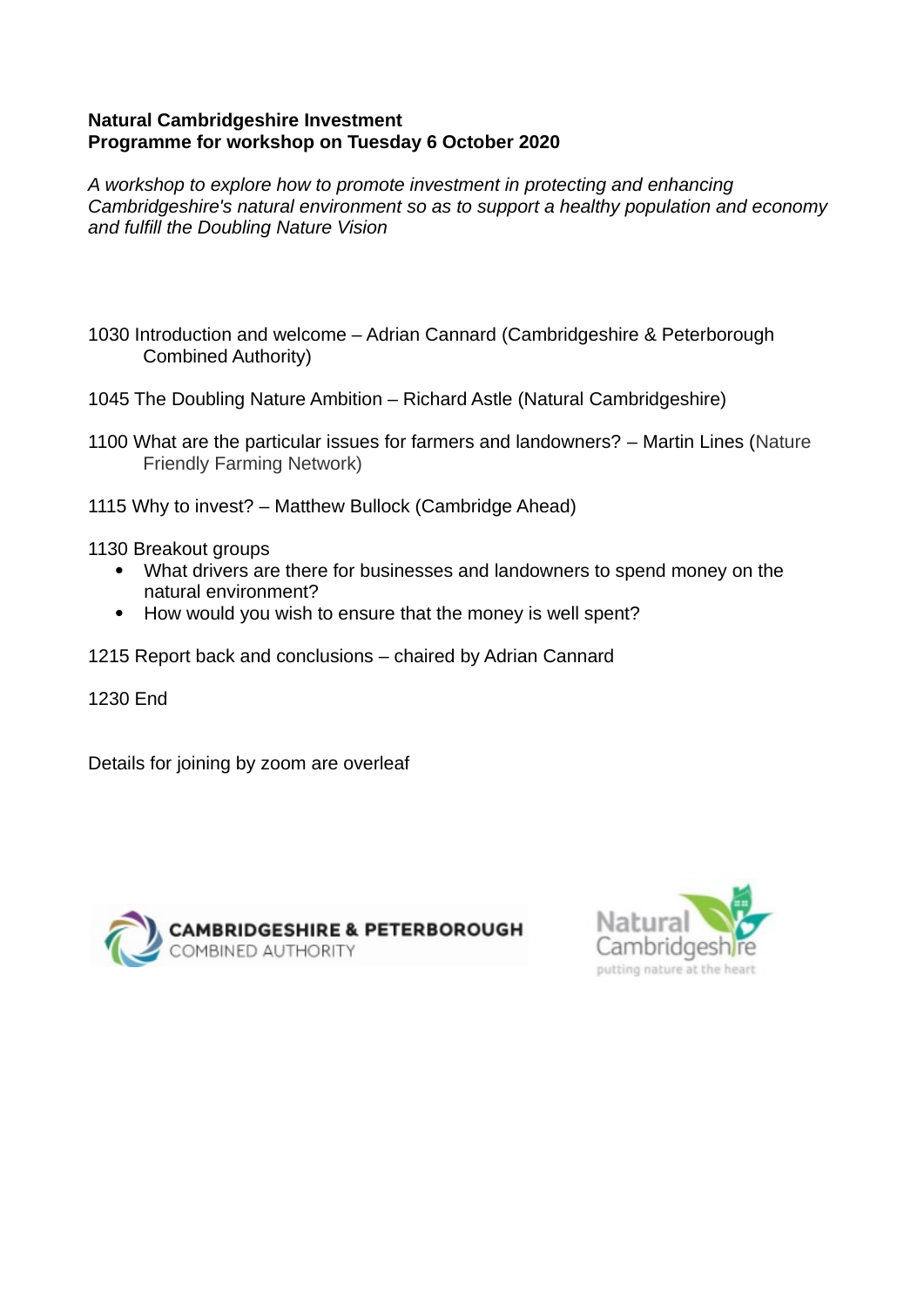



# **Summaries of the talks**

#### **Adrian Cannard (Cambridgeshire & Peterborough Combined Authority Introduction**

- There are two logos on our progarmme for today. Natural Cambridgeshire brings together a wide range of organisations to promote our natural environmen. The Cambridgeshire and Peterborough Combined Authority works under our elected Mayor to deliver investment into the County and it has also signed up to the Doubling Nature vision.
- We faces challenges both globally and nationally from the state of our nature, and climate change.
- Cambridgeshire is renowned for the quality of its agricultural land. It also has some amazingly rich wildlife aresa, but fewer than elsewhere in the country.
- People's thinking about nature is changing. They want to think about the environmental consequences of how they live their lives and they want to know where their food comes from. Businesses are more concerned with their corporate responsibility, and those who mange land consider polinators and biodiversity.
- The biodiversity net gain requirement produces new opportunities, both as part of new developments and stand-alone.
- We have looked at what others are doing. They do not offer a standard scheme we can follow, but suggest opportunties to bring people together and produce multiple benefits – biodiversity, flood risk management, agricultural income. We are looking at creating a large investment fund to pull everything together.
- But we need to discover local views, to consider what makes sense in the Cambridgeshire context, which is why we are here today.

#### **Richard Astle (Natural Cambridgeshire)**

#### **The Doubling Nature Ambition**

- Nature matters fundamentally, existentially. If nature is dying around us, then we lose out and our wellbeing is at extreme risk – not only because of the extreme impacts on our economy, on our society and our health, on air and water quality. We also lose much beauty and we lose great joy.
- It is happening here in Cambridgeshire and Peterborough, where once common species of wildlife are disappearing – hares, hedgehogs, butterflies and bees – all in steep decline. Just think what is going to happen when we lose our ash trees – picture your landscapes without them. Or when we lose our last turtle doves, that quintessential sound of the summer, or can no longer hear nightingales.
- So, we have to act, and we have to act right now. Why don't we talk about the nature we will restore, the wonderful landscapes that can be created/recreated, the vastly improved health and well-being of our people. Why don't we aspire to have the fastest rate of nature recovery in the country?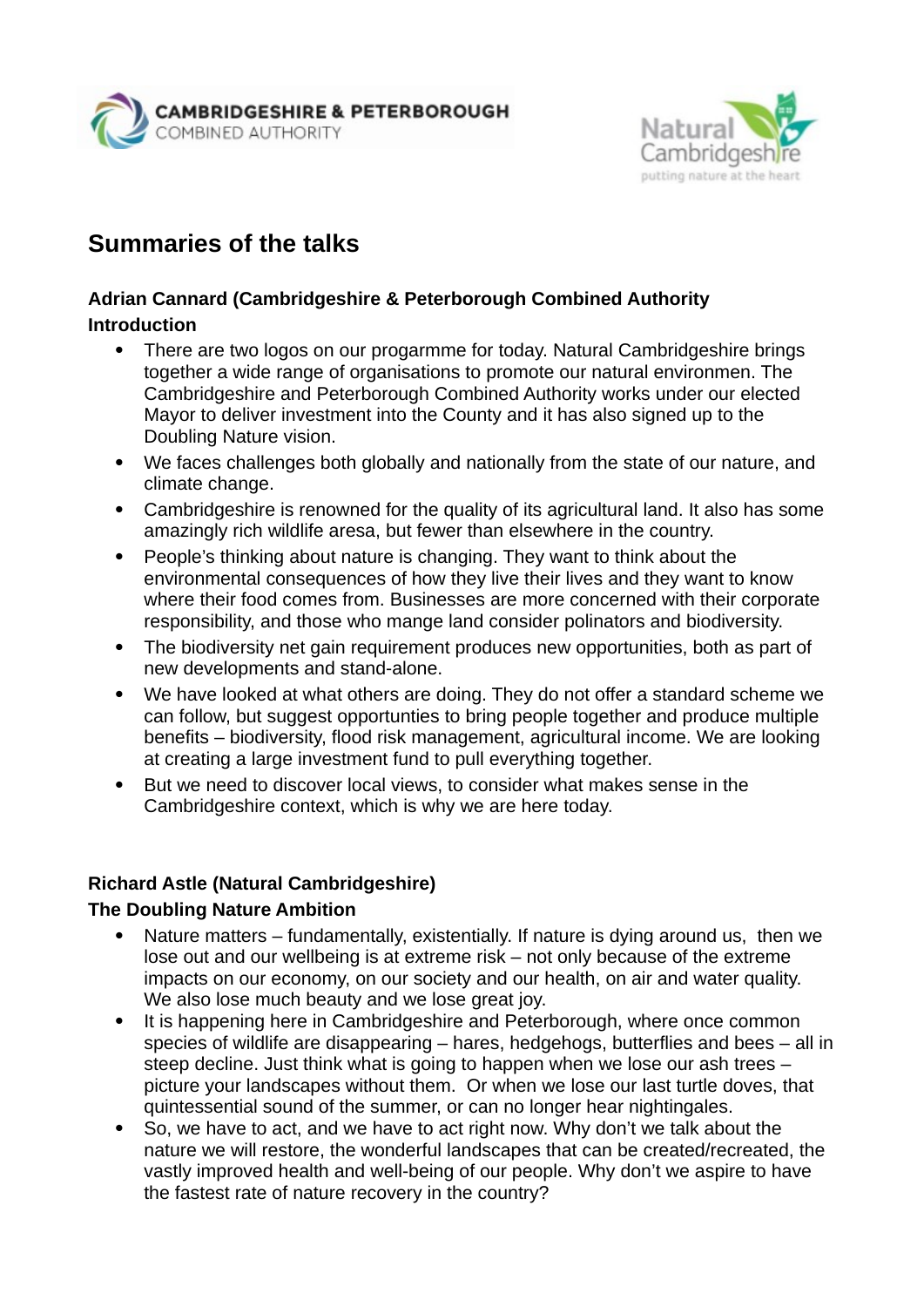Natural Cambridgeshire has launched some key initiatives that we believe can actively take forward the Doubling Nature ambition.

**A landscape-led approach**, that will put Peterborough and Cambridgeshire firmly on the map of nature recovery as nature thrives across the county. Natural Cambridgeshire has identified five key landscapes with the potential to deliver significant benefits for nature and enhanced access to green open space for residents.

**A [community approach](https://naturalcambridgeshire.org.uk/wp-content/uploads/2018/10/nc-developing-with-nature-toolkit.pdf)** – a toolkit of small steps that each community can make to double nature close to home. This really is about the practical delivery of nature recovery at the community level – for example, if every parish in the county planted ten trees a year for ten years that would be nearly 30,000 trees!

**A [doubling nature pledge](https://naturalcambridgeshire.org.uk/news/pledge-for-nature/)** through which individuals, businesses and other organisations can play their part in the ambition, whether it is planting more pollinating plants in gardens or greening up work-place car parks, there is something that everyone can do.

 Natural Cambridgeshire will also be announcing ideas for a Doubling Nature Investment Fund, to provide the resources to make all this happen.

## **Martin Lines (Nature Friendly Farming Network)**

#### **What are the particular issues for farmers and landowners?**

- Farmers manage the majority of the Cambridegshire landscape. They cannot do it alone, they need infrastructure and investment. And they must pay regard to longterm returns, which include increasing the value of poor land by improving habitats and pollinators, increasing tree planting, and water capture.
- This needs a long-term plan, for nature across the whole landscape. Farmers should be encouraged to cooperate in clusters.
- They already do a lot: there must be an assessment of what there already is. Improvements need monitoring every 5 to 10 years.
- Benefiting nature and carbon capture go together. There needs to be flexibility to handle changes in business, with a good understanding of different possible income streams: crops, habitats, carbon, water.
- In the recent past the focus has been on food production leading, for example, to the removal of hedgerows. And the importance of public access has been highlighted by the pandemic. This increases risks which must be mitigated, for example by buffering crop production with flower-rich areas.
- ELMS will be important but it will not be enough, and we cannot wait for it to come in.
- There needs to be training and advice where do we need additional ponds, ditches, trees, flowers?
- Local food processing and use should be supported. People must be able to see the benefits of good practice. They can be encouraged to buy from nature-friendly sources, given good information. And they can give help, for example by sponsoring nest boxes.
- Planting fruit and nut trees should be considered.
- Red meat is not necessarily bad, if it is well managed. Livestock improve soil.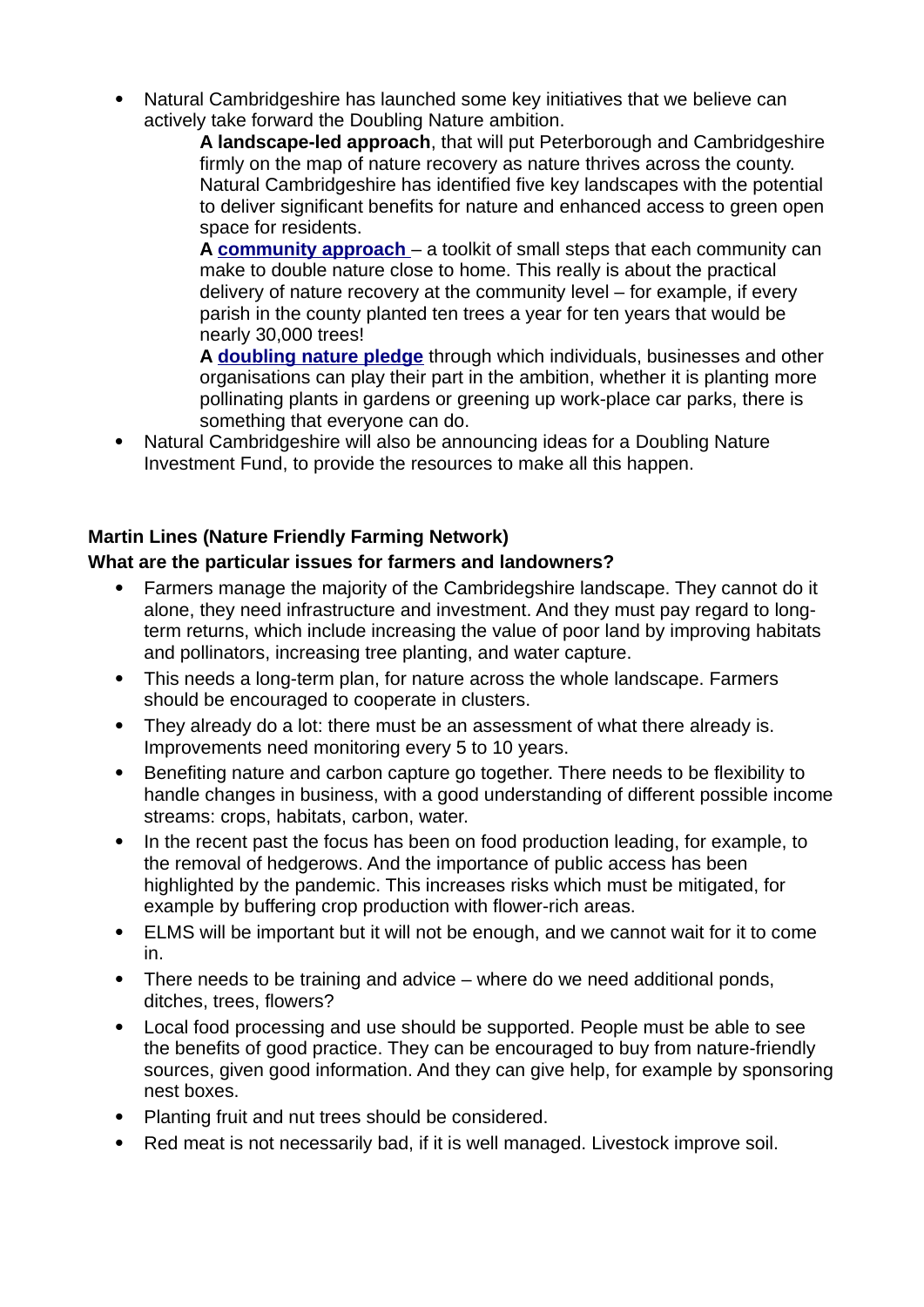# **Matthew Bullock (Cambridge Ahead)**

#### **Why to invest?**

This reports work with the Wildlife Trust, Cambridge Past, Present & Future and the young advisory group of Cambridge Ahead. The focus is not on why to invest in nature but on examples of nature enterprises where they have managed to create a sustainable financial surplus while providing enhanced habitat for nature. It excludes discussion of biodiversity net gain, as that is capital funding and does not create an operating surplus.

Three areas were considered:

- 1) Nature-friendly farming. This is key to doubling nature, because of its large land area. BREXIT and the end of CAP are leading to a change from output per hectare to margn per hectare. Comparison of nature-friendly farms in the Cambridge area with conventional farms finds that the average return was almost the same, but much better on winter wheat and spring barley. And the biodiversity is strikingly better, with soil gain (which is increasingly important to long-term investors). So it is a robust and commercially-feasible approach, at least along wildlife corridors if not on the whole of a farm.
- 2) Woodland planting. In Scotland returns are found to be very good on a 25-year cycle, but for broad leaf trees appropriate for England the cycle is 60 years and the returns are less good. So it is useful only for marginal land and only for deep pocketed investors who can fund losses until the wood starts to mature. Carbon offset will probably not support a case for new woodland, as after an initial 5 years the return is market-dependent.
- 3) Visitor-driven nature parks. Nature parks have traditionally been treated as large loss making nature reserves supported by membership dues and grants. But the National Trust and the Cambridge University Botanic Garden have a different model, with income from admission, food and beverage, parking and add-ons such as river trips. This needs facilities: visitor centres, cafes and toilets. Visitor numbers have shown 7% compound growth over 15 years, with further increase caused by Covid, and are in danger of becoming too large. But with the right facilities, most of these parks are capable of operating in modest surplus on an ongoing revenue basis without recourse to grants or other capital funding, particularly if use is made of volunteer staff.

The conclusion is that there are tentative signs that it is possible to earn an ongoing surplus from certain investments in natural habitats. These are not necessarily available to outside investors, but the indication is that supporting nature does not always have to be supporting a loss making activity.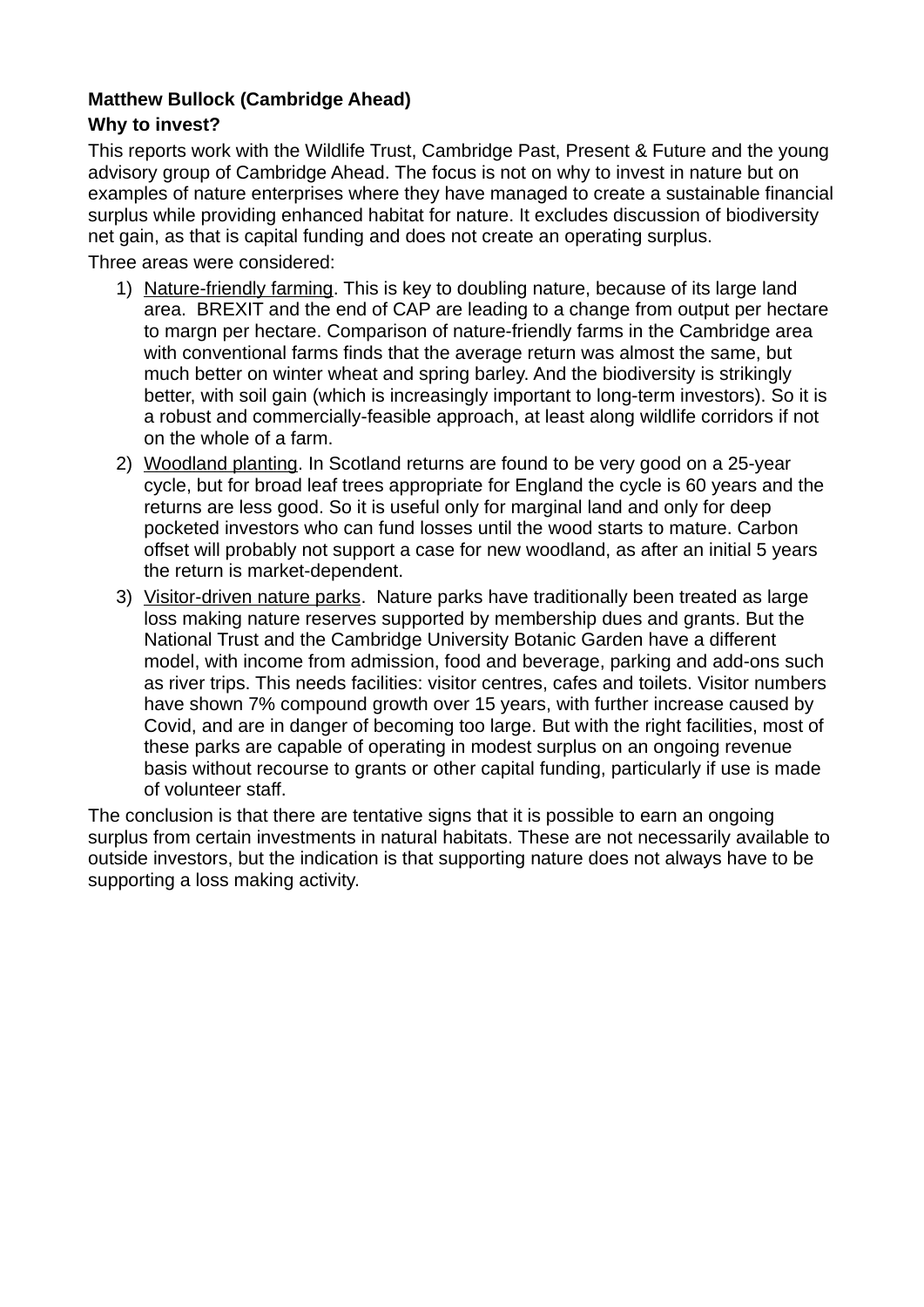

# **Some key points from the breakout groups**

# **Group 1**

- Benefits are not just financial: people like to live and work in areas in a high quality natural environment and it helps their physical and mental health (so also reducing the burden on the NHS).
- There needs to be nature near to work places, including those in urban locations.
- A case needs to be made for the Cambridge area to be a priority for a global organisation to invest in the natural environment. Large organisations will often use brokers to identify suitable projects. It is easier to encourage and support staff to volunteer on local projects.
- Climate change is high on organisations' agendas; environmental projects that might contribute would need some form of accreditation.
- There is a need to audit where investment in biodiversity is needed and to measure and record the benefits. Successful projects should be publicised locally to demonstrate success and build trust.
- Natural Cambridgeshire should develop high-quality projects and then consider using an intermediary to approach local companies for funding. Innovative projects will be more attractive to potential philanthropists. There is scope to develop partnerships amongst developers, businesses and conservation organisations and for blended finance drawing on both private and public funding.
- Farmers and landowners should be helped to understand the risks of not maintaining a high-quality natural environment.
- There is a need to understand how to maximise the benefits from biodiversity net gain.

#### **Group 2**

- In the short term, destruction of nature produces more gain than does enhancement, so incentives to invest are needed, such as tax credits. Measurable targets are essential.
- Some will invest to get direct benefit, others for kudos. Peer pressure can be an important driver. Many will want to feel that they are not solitary but contributing to a deluge of investment. Accreditation will be important, for example from the British Retail Consortium.
- The Biodiversity Net Gain requirement is a good opportunity, but it must be strategic. Good green spaces will increase land values and enhance the prices of houses, but the risk is that less enthusiastic developers will just make token smallscale improvements.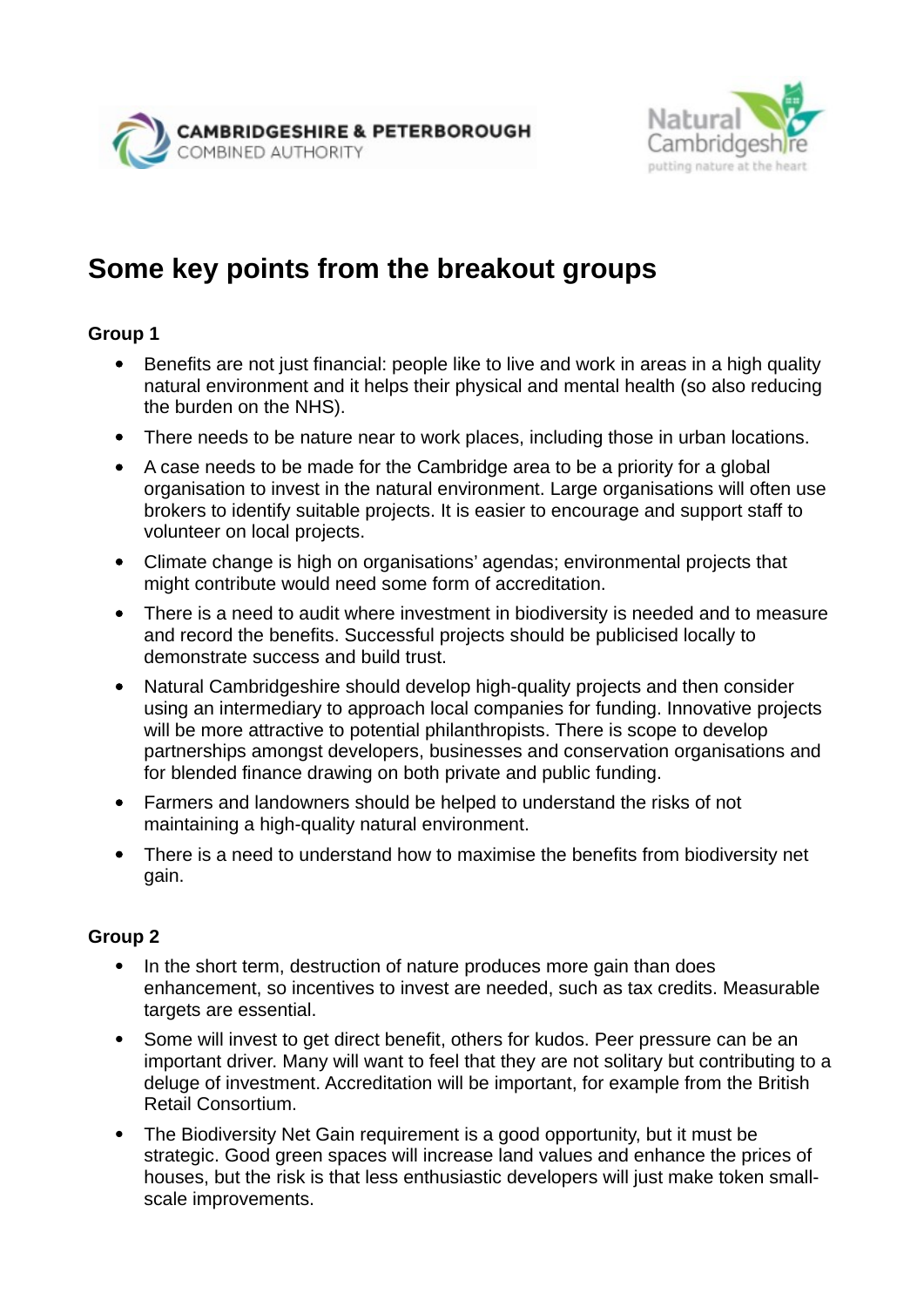- They need support with clear advice, and a strategy for the best investment locations. There is a risk that investment will attract people to new parts of the priority landscape areas, to their detriment: access to nature should be improved near to where people live.
- In-perpetuity stewardship is essential; it must have a simple framework and be monitored. Most developments will need good long-term water managment.
- There should be disincentives to doing harm, such as polluter pays.
- A range of ecosystem services can attract different investors. For example, tree planting can improve soil permeability, helping both with flood risk management (so reducing insurance premiums) and maintaining the aquifer to give better water availability. And the NHS should be encouraged to divert some of its funding because nature benefits health.
- Those already known to be philanthropic should be encouraged to invest more, including small investors. There is need to identify what projects will interest different investors, and often innovative projects will have most appeal. Crowd funding should be explored for local projects, including those in towns.
- There should be engagement with the universities to encourage using their research funding to improve nature, and the tenants of farms owned by the colleges (and by the County Council) should be targeted.

#### **Group 3**

- We cannot wait for ELMS, so must identify other sources of funding and tap into them all: biodiversity net gain; other government funds; government-funded major infrastructure and investment such as the OxCam Arc; private sector funding; carbon offsetting; funding related to planning.
- Even wildlife-friendly farmers could do more for nature if all the different ways to invest were clear to them and brought together in one, easily accessible place, with one simple investment system,
- Evidence is needed of any biodiversity enhancements. They must be measured and possible trading methods identified, focused on habitat delivery.
- A local approach is important, to identify the natural capital of the area and then target investment opportunities. A **c**rucial role is seen for Natural Cambridgeshire as a hub **f**or various private investment streams and for collating evidence, setting priorities for landscape and environmental enhancement .
- Farmers must receive value from delivery of additional benefits**,** such as organically farmed produce and flood prevention mechanisms. They should look at the natural capital on their land and push new options for investment. They may need support for this, and help with capacity building.
- Many environmental investments have payback only in the long term. Risks need managing.
- There is a need to understand *why* they want to invest: to make a return, because they need to offset carbon, to discharge corporate responsibility, or maybe for environmental benefits for their own sake.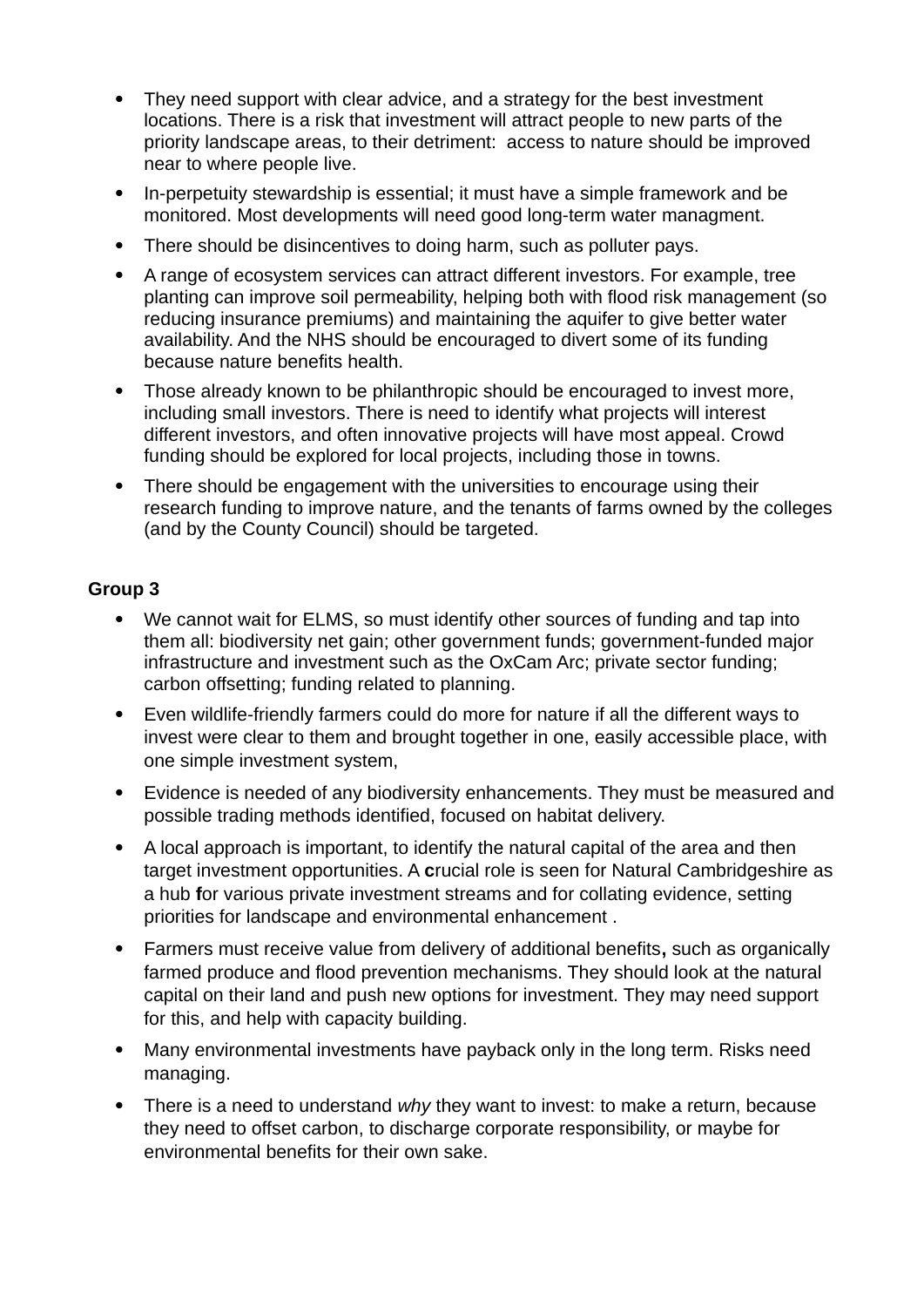- Discussion with potential investors is an iterative process: they may not know what they want and may need examples of ready-to-go projects.
- Partnership working is important, and sharing best practice, knowledge and boughtin expertise. It is important to organise this as part of an investment plan.

#### **Group 4**

- Investing is a very specific activity, different from different from giving money directly to projects or using their staff for them. Investors normally expect a return over 5 years, including tax relief.
- They may take a lower return on investments if there are clear multiple benefits: enhancing their branding and market image, benefiting staff and involving them with nature, improving health and wellbeing.
- Connectivity and biodiversity offsetting will be key drivers, and they need maintaining over a long period.
- There needs to be clarity on how money is used and what for, and what are the benefits. Projects should be ranked to see which give the best returns or offsets. Investing in projects on some sites may unlock the development potential on other sites where there is little or no potential for biodiversity net gain.
- The Trust for Oxfordshire's Environment is a good model: it does not hold the money but acts as an intermediary, working with landowners and family offices, defines sites and checking the quality of projects to best meet objectives.
- In some sites one should not be satisfied with doubling nature; one might perhaps aim for much more than that.
- Farming is about to go through a seismic change with the Brexit and the loss of CAP, so starting to invest in nature is well timed as many more farmers will be keen to take up environmental schemes to maintain their profitability.
- Nature Parks can create volunteering and experiential activities for business staff as well as hospital patients, which will create an income. Businesses could be invited to pay for membership of the Cambridgeshire Nature Network which would give discounts to staff who then use the site/park/facilities. There would be payback in attracting staff and reducing staff turn-over.
- Public land, such as that owned by the NHS, needs a plan to benefit biodiversity.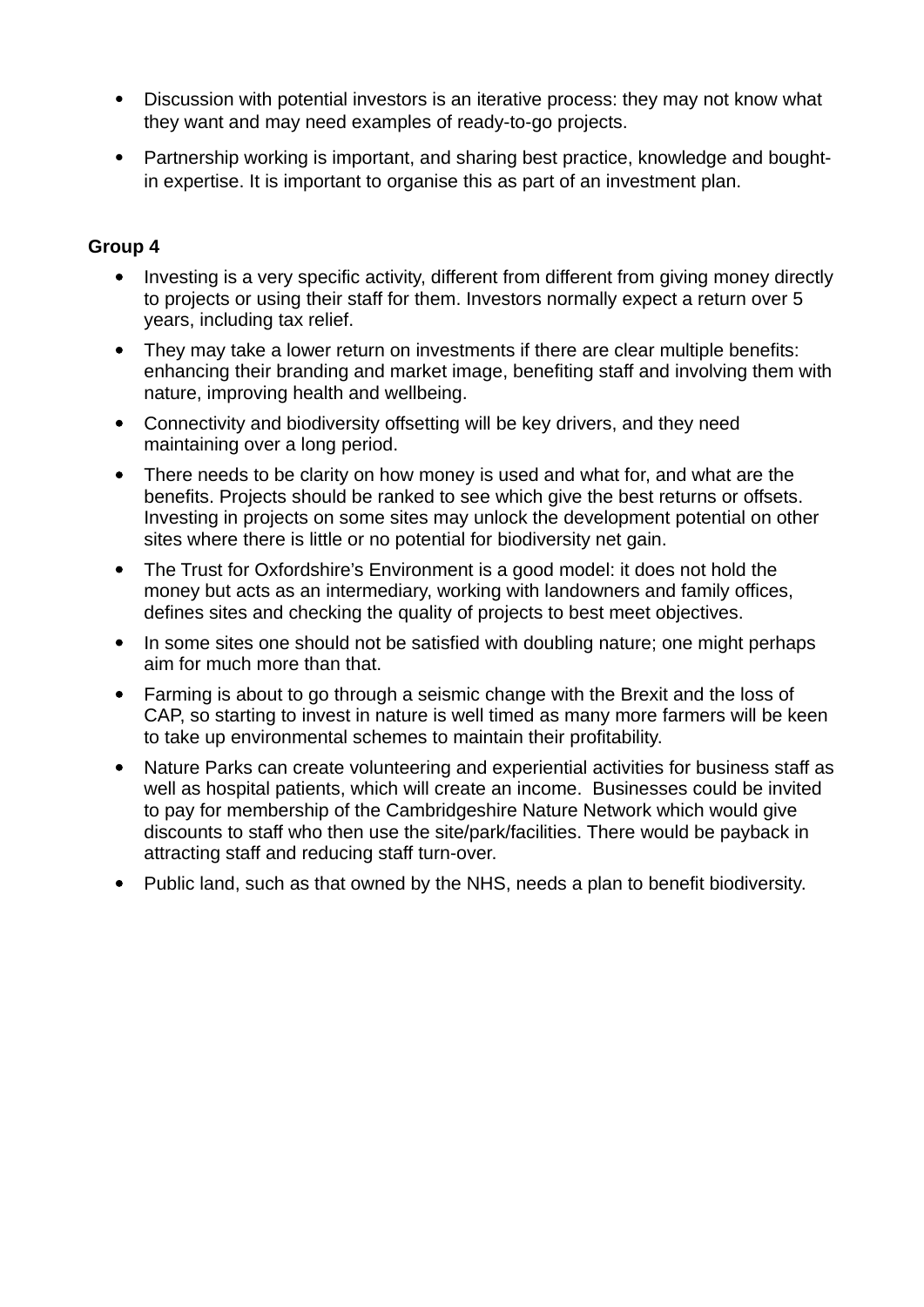#### **Group 1 Professor Ian Hodge (Cambridge University)**

Matt Antrobus (Babraham Campus) John Bridge (Cambridgeshire Chamber of Commerce) Andrew Brown (Anglian Water) Trevor Gibson (Opportunity Peterborough) John Gourd (Cambridge Network) Robert Marshall (Martlet Capital) Luke Newbey (Environment Agency) Stephen Pritchard (TTP) Fiona Riggall (ARM) Dan Thorp (Cambridge Ahead) Alan Todd (FSB) Bill Wicksteed (SQW) Andy Williams (AstraZeneca) *Phil Clark (Cambridgeshire County Council)*

# **Group2**

## **John Torlesse (Natural England)**

Daniel Clark (Cambridge Water) Charles Crawford (LDA Design) Andrew Evans (Philanthropy Company) Chris Francis (Turners of Soham) Sam Goodall (Cambridge Cleantech) Christine de Ferrars Green (Mills & Reeve) Bruce Huett (cam Valley Forum) Polly Neal (Logika Consultants) Jeremy Newsum (ex Grosvenor Estates) Andrew Newton (Ely Drainage Boards) Gareth Price (Gide Associates) Robin Price (Water Resources East) Jason Snape (AstraZeneca) Chris van Stolk (RAND Europe) *Urselle Mumford (Environment Agency)*

#### **Group3**

# **Cameron Adams (Environment Agency)**

Richard Anthony (Bursar, Jesus College) Richard Astle (Natural Cambridgeshire) Tim Breitmeyer (farmer) Andrew Burgess (farmer) Adrian Cannard (Combined Authority) Tom Clarke (farmer) Jo Finlow (Fens for the Future) Robert Grace (Natural Capital East) Martin Lines (farmer) Richard Pemberton (farmer) John Shropshire (farmer) Erika Wedgwood (ADAS) Rob Wise (NFU) *Mark Nokkert (Cambridgeshire ACRE*